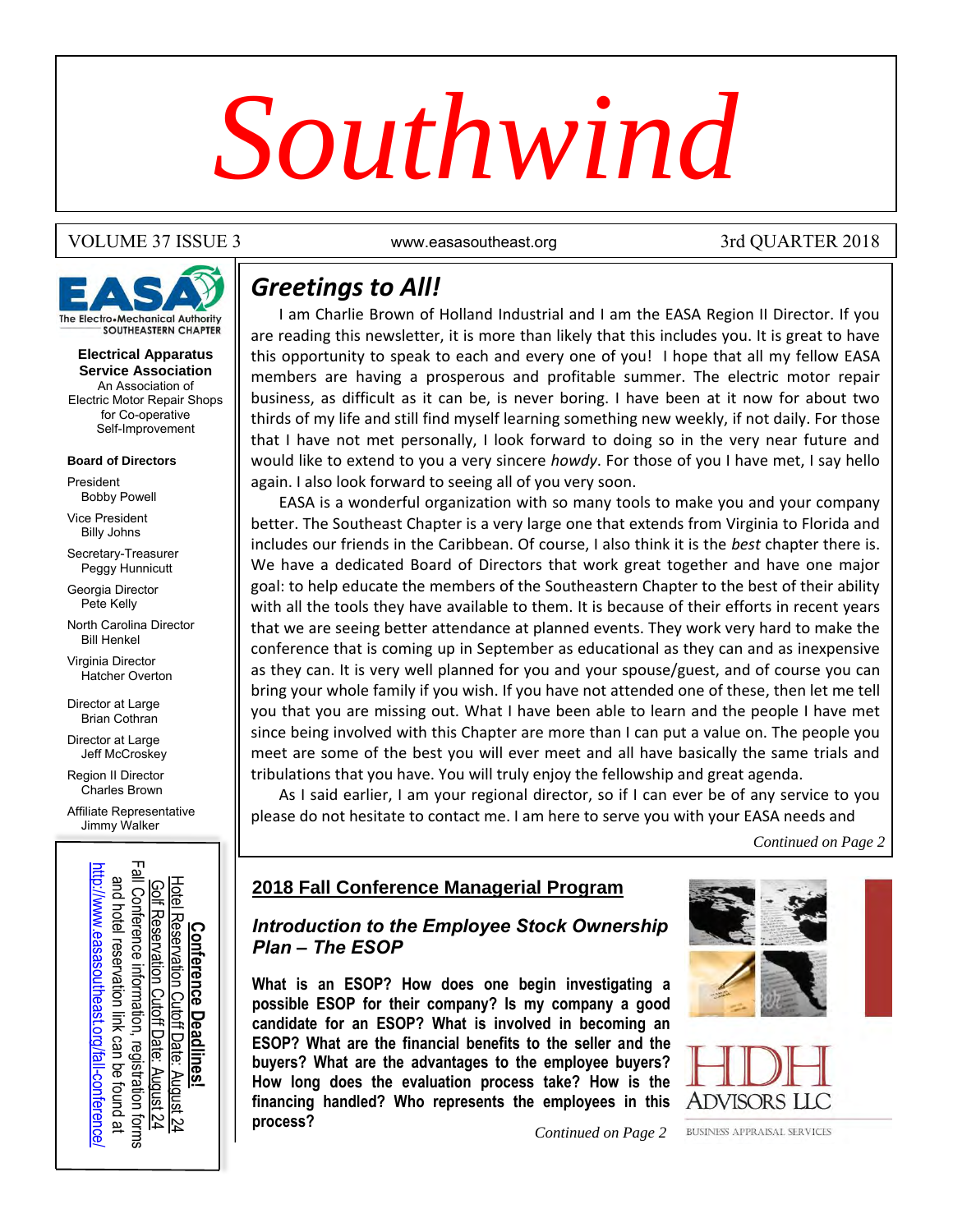# Popular EASA Technical Seminar "Mechanical Repair Fundamentals of Electric Motors 2<sup>nd</sup> Edition" Featured at 2018 Fall Conference

The Technical Program at this year's fall conference will offer Mechanical Repair Fundamentals of Electric Motors 2nd Edition, presented by EASA Technical Support Specialist Jim Bryan. This seminar is routinely offered by EASA International to members at \$489 for early registration, but is available at our conference for only \$200 per attendee—with a second registration half-off! Don't miss this special opportunity.

#### Table of Contents

- 1. Motor Nomenclature
- 2. Motor Applications and Enclosures
- 3. Test and Inspection Procedures
- 4. Motor Disassembly Tips
- 5. Bearings
- 6. Bearing Housing Repair, Shaft Openings, Seals and Fits
- 7. Shafts
- 8. Rotors
- 9. Motor Assembly
- 10. Motor Accessories and Terminal Boxes
- 11. Motor Dynamics
- 12. Vibration and Motor Geometry
- 13. Shaft/Bearing Currents
- 14. Special Considerations for Explosion-Proof Motors

#### *Managerial Program,*

*Continued From Page 1*

*The answers to these questions and many more will be found in this informative seminar presented by Chad Hoekstra and Duane Tolander of HDH Advisors LLC.* 

HDH Advisors LLC is a full-service business valuation and financial advisory firm. Founded in 2007, HDH has offices in Atlanta, Georgia and Des Moines, Iowa, and strives to provide clients with personal and professional service based on a deep understanding of the issues they face. They advise companies, boards of directors, special committees, independent trustees, legal counsel and other trusted advisors. The HDH team of professionals draws upon years of experience in advising clients on complex financial matters. Their reputation has been crafted from the quality of their service and is the platform for their continued growth.

#### *Greetings! Continued From Page 1*

will help you anyway I can. We are all busy with our daily activities of running and/or working for a motor shop, and it can be hard for you or anyone else in your business to get away, and I realize this, but I do want to extend my personal invitation to you and your company to attend our September Conference. The dates are listed in this newsletter and the location is perfect. The beach in September! How can you beat that? I truly hope we see you there. Good luck to you all.

Most Sincerely,

252-492-7541

arles G. Braun)

Charles A. Brown EASA Region II Director

## [SIGN UP FOR GOLF](mailto:charlieb@hollandindustrial.com) BY AUGUST 24

In a resort location noted for its great golf courses, the Grande Dunes is one of the best courses in Myrtle Beach! Please register as soon as possible but no later than August 24. Tee times begin at 8:30 AM. The cost includes greens fees, cart, and lunch sponsored by Active Member firm Holland Industrial in Henderson, North Carolina.

Our vendors love to golf, but one complaint we often hear is that there are not enough motor shop personnel on the links with them. As we did last year, in an attempt to encourage more participation, we are extending a discounted rate to motor shop personnel.



*Registration Deadline* August 24 We have a very good rate and you don't want to miss it. Please register *now!*

GOLF *Registration Deadline* August 24

Registrations accepted after this date *only if space is available.*

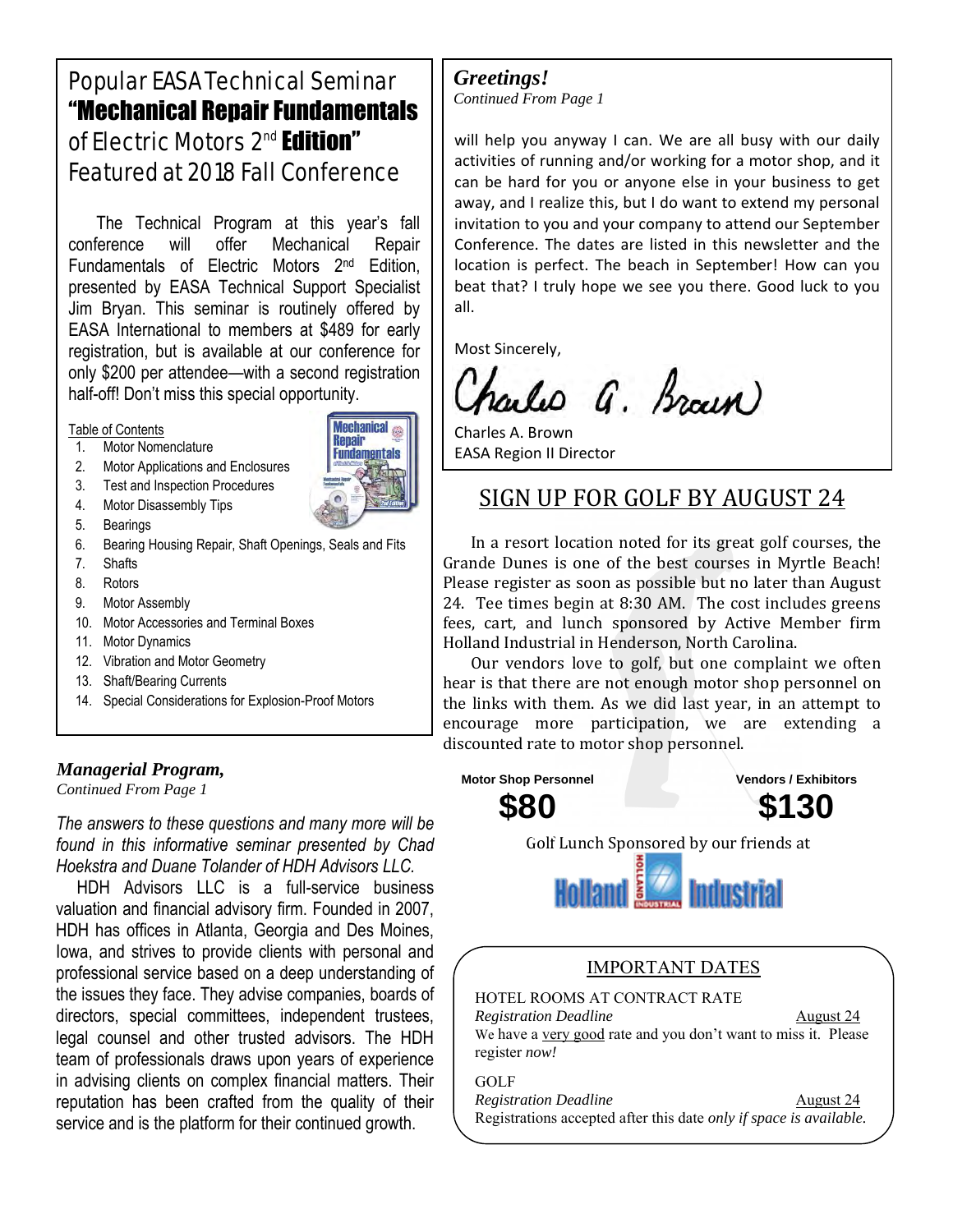## **What is an 'Employee Stock Ownership Plan - ESOP'**

#### *Reprinted with permission of INVESTOPEDIA.com*

An employee stock ownership plan is a qualified defined-contribution employee benefit plan designed to invest primarily in the sponsoring employer's stock. ESOPs are qualified in the sense that the ESOP's sponsoring company, the selling shareholder and participants receive various tax benefits. Companies often use ESOPs as a corporate-finance strategy and to align the interests of their employees with those of their shareholders.

#### BREAKING DOWN the 'Employee Stock Ownership Plan - ESOP'

Since ESOP shares are part of employees' remuneration for work provided for the company, companies can use ESOPs to keep plan participants focused on corporate performance and share price appreciation. By giving plan participants an interest in seeing the company's stock performing well, these plans encourage participants to do what's best for share-holders, since the participants themselves are shareholders. Companies provide employees with such ownership often with no upfront costs. The company may hold the provided shares in a trust for safety and growth until the employee retires or resigns from the company. Companies typically tie distributions from the plan to vesting—the proportion of shares earned for each year of service—and when an employee leaves the company,

After becoming fully vested the company "purchases" the vested shares from the retiring or resigning employee. The money from the purchase goes to the employee in a lump sum or equal periodic payments, depending on the plan. Once the company purchases the shares and pays the employee, the company redistributes or voids the stocks. Employees who resign or retire cannot take the shares of stock with them, only the cash payment. Fired employees often only qualify for the amount they have vested in the plan.

Employee-owned corporations are companies with majority holdings by their own employees. These organizers are like cooperatives, except that the company does not distribute its capital equally. Many of these companies only provide voting rights to particular shareholders. Companies may also give senior employees the benefit of more shares compared to new employees.

#### ESOP and Other Forms of Employee Ownership

Stock ownership plans provide packages that act as additional benefits for employees to prevent hostility and keep a specific corporate culture that company managements want to maintain. The plans also stop company employees from taking too much company stock.

Other versions of employee ownership include direct-purchase programs, stock options, restricted stock, phantom stock and stock appreciation rights. Direct-purchase plans let employees purchase shares of their respective companies with their personal aftertax money. Some countries provide special tax-qualified plans that let employees purchase company stock at discounted prices. Restricted stock gives the employees the right to receive shares as a gift or a purchased item after meeting particular restrictions such as working for a specific period or hitting specific performance targets. Stock options provide employees the opportunity to buy shares at a fixed price for a set period. Phantom stock provides cash bonuses for good employee performance. These bonuses equate to the value of a particular number of shares. Stock appreciation rights give employees the right to raise the value of an assigned number of shares. Companies usually pay these shares in cash.

#### **2018 Fall Conference Spouse / Guest Program**

Planned Spouse/Guest activities begin on Friday morning. Breakfast vouchers will be provided for the hotel restaurant, Ocean's on 82nd. Then meet at 10:00 AM in the hotel lobby to depart (promptly) by limo at 10:15 for the Waccamaw River Tour, a 90-minute, narrated boat tour of Myrtle Beach's beautiful cypress-lined and moss-draped Waccamaw River and the Intracoastal Waterway and its creeks and swamps.

In the event of inclement weather, the boat tour will have to be cancelled and instead we will visit the Hollywood Wax Museum, where

you can get into the action and take pictures with your favorite stars while getting to know all about them along your journey as an A-list pal. The Wax Museum in Myrtle Beach brings you into the world of celebrities with lifelike replicas, interactive games, and amazing photo opportunities.

Friday lunch will be served at the Sea Captain's House Restaurant, with great food and a beautiful view of the Atlantic Ocean. After lunch, the limo will return to the hotel in time to get ready for the Exhibit Hall and Dinner on Friday evening. On Saturday, Spouse/Guests may have breakfast again in the hotel restaurant using the provided voucher. Relax on the beach or at the pool, snooze, or just start packing for home.



ENTERTAINMENT CENTÉR

**Inclement weather alternate**